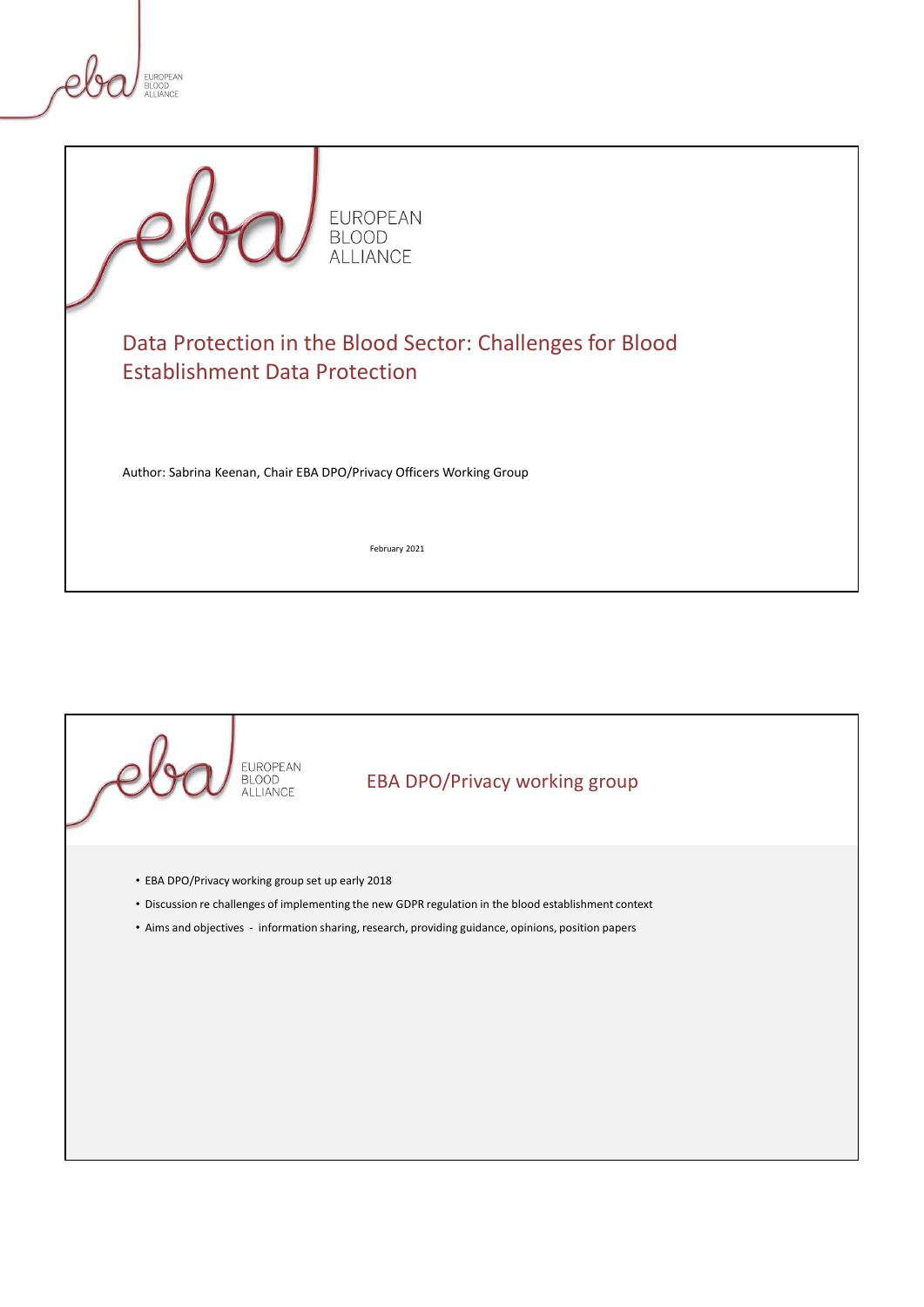FUROPEAN **BLUUD**<br>ALLIANCE



GDPR Principles

- 1. Lawfulness, fairness and transparency
- 2. Purpose limitation
- 3. Data minimisation
- 4. Accuracy
- 5. Storage limitation
- 6. Integrity and confidentiality
- 7. Accountability

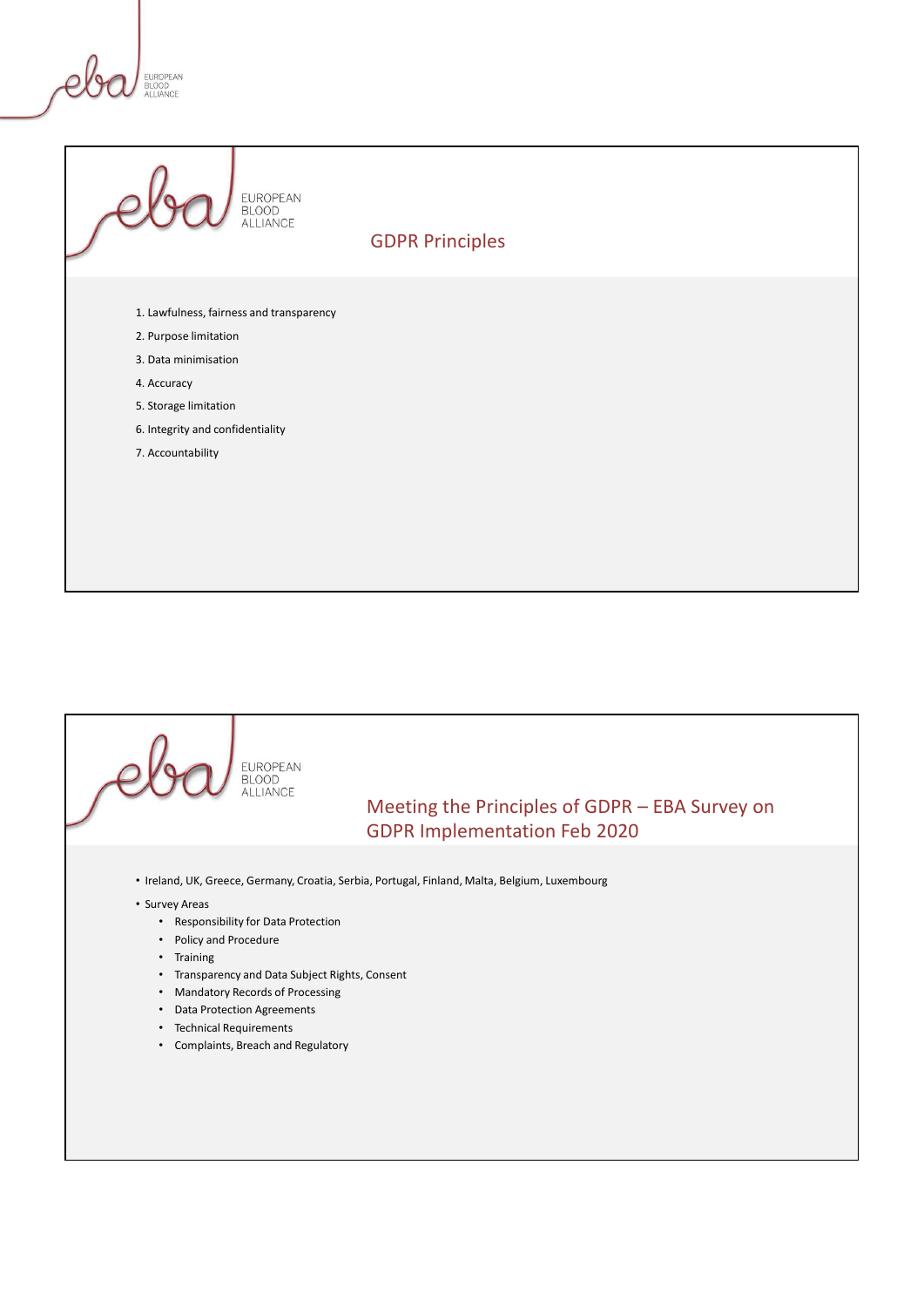EUROPEAN<br>BLOOD<br>ALLIANCE



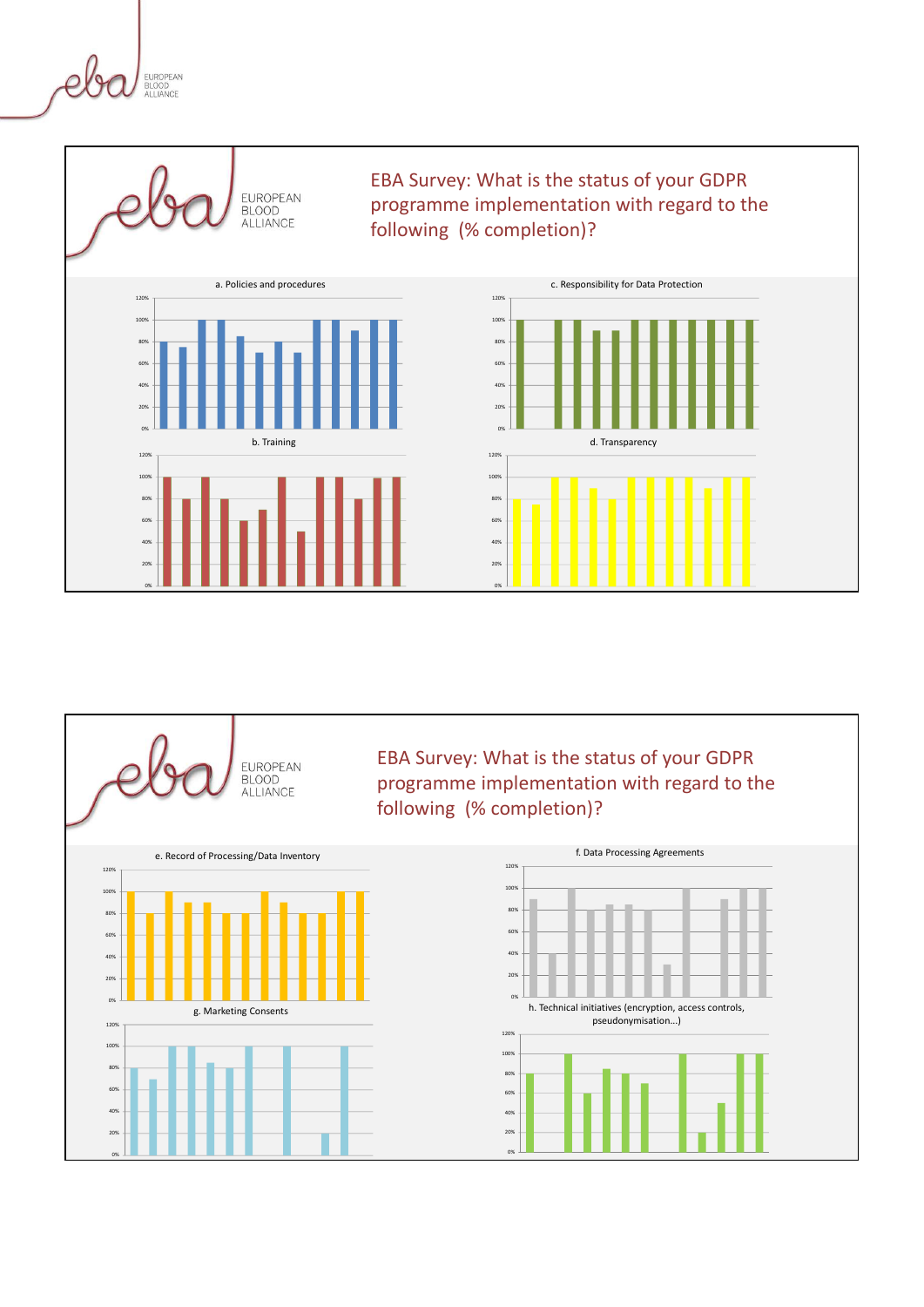UROPEAN DLUUD<br>ALLIANCE